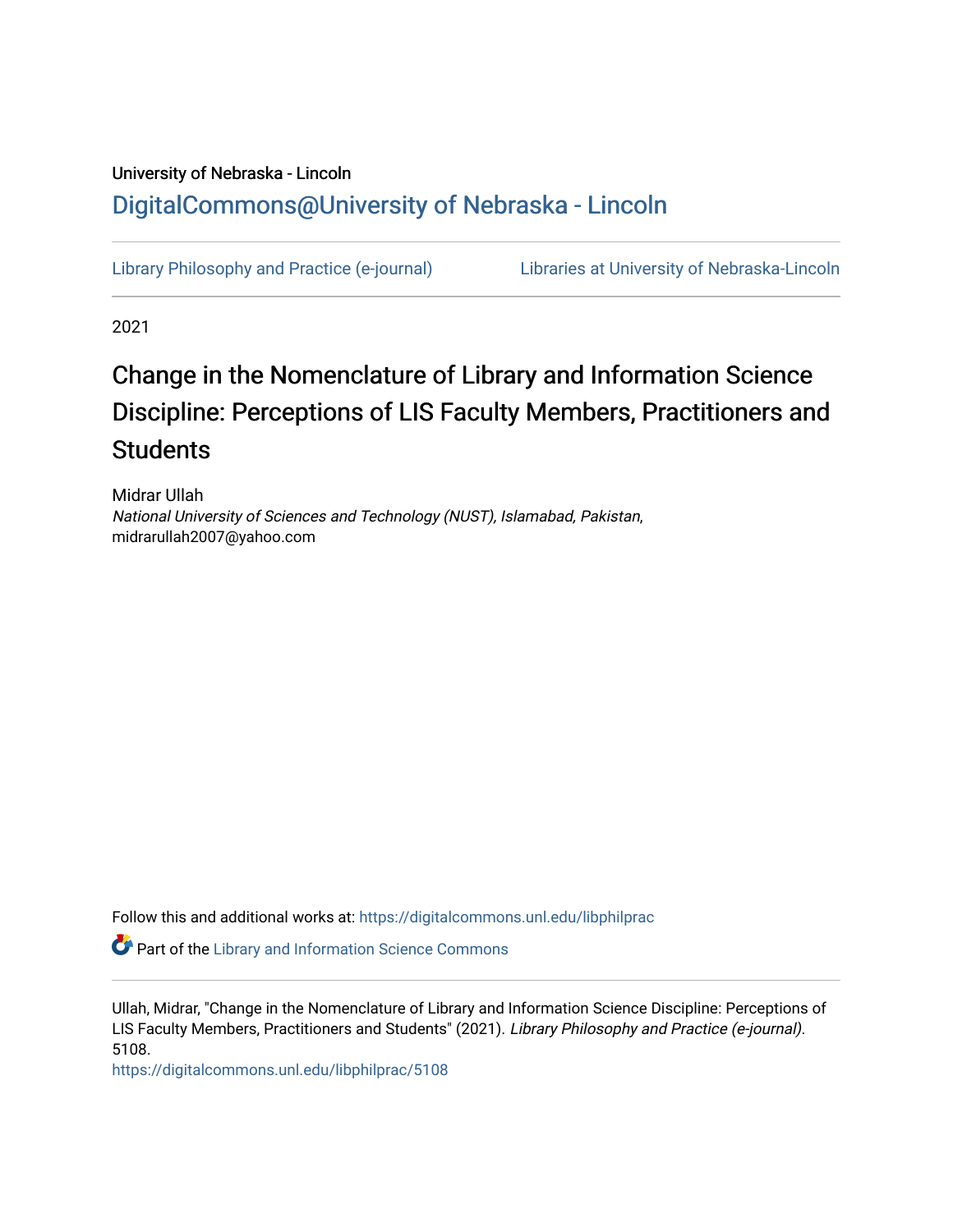## **Change in the Nomenclature of Library and Information Science Discipline:**

*Perceptions of LIS Faculty Members, Practitioners and Students*

## **Midrar Ullah**

Chief Librarian, Central Library, National University of Sciences and Technology (NUST), Islamabad, Pakistan. Email: [midrarullah2007@yahoo.com](mailto:midrarullah2007@yahoo.com)

## **Abstract**

*Objectives*: To know the perceptions of LIS professionals and students regarding change of nomenclature of LIS discipline and the location of LIS schools (departments) under the appropriate faculty in the universities.

*Methodology***:** Data for this descriptive study were collected from the university websites and through discussion with the chairpersons of LIS departments in Pakistan. A web-based questionnaire was also posted on Facebook, mailing groups, WhatsApp groups to ascertain the perceptions of LIS faculty members, practitioners and students in Pakistan. The data were analyzed and presented with frequency and percentage.

*Findings***:** There is no uniformity in the nomenclature of LIS departments in Pakistan. Moreover, the placement of LIS schools (departments) in the university faculties also varies. A total of 336 respondents filled in the questionnaire. Majority of the respondents were in favor of renaming the LIS discipline and Information Management (IM) was the most desired nomenclature. Most of the respondents were of the opinion that LIS may be located in the Faculty of Management Sciences.

*Conclusion***:** IM appeared as the most popular nomenclature for LIS discipline and the Faculty of Management Sciences as the most accepted location of LIS departments in the universities. IM requires wide range of capabilities, therefore, LIS professionals need to reinforce their IM-enabled competencies.

*Keywords***:** Library and Information Science, Information Management, Nomenclature, LIS education, Pakistan

## **Introduction**

The librarianship education in the subcontinent was started in 1915 at the University of the Punjab as a Certificate in Librarianship. After the independence of Pakistan, the certificate course in the University of the Punjab was upgraded to one-year diploma in 1956 and two-year master degree in 1974. However, the University of Karachi was the first ever university in Pakistan which offered master degree program in 1962. Nowadays 13 Pakistani universities offer Library and Information Science (LIS) education from bachelor to doctorate level (Ameen & Malik, 2016).

LIS, being quirky and multidisciplinary profession, has been facing identity problem since its inception. Therefore, identity and value of LIS discipline is under discussion due to revolutionary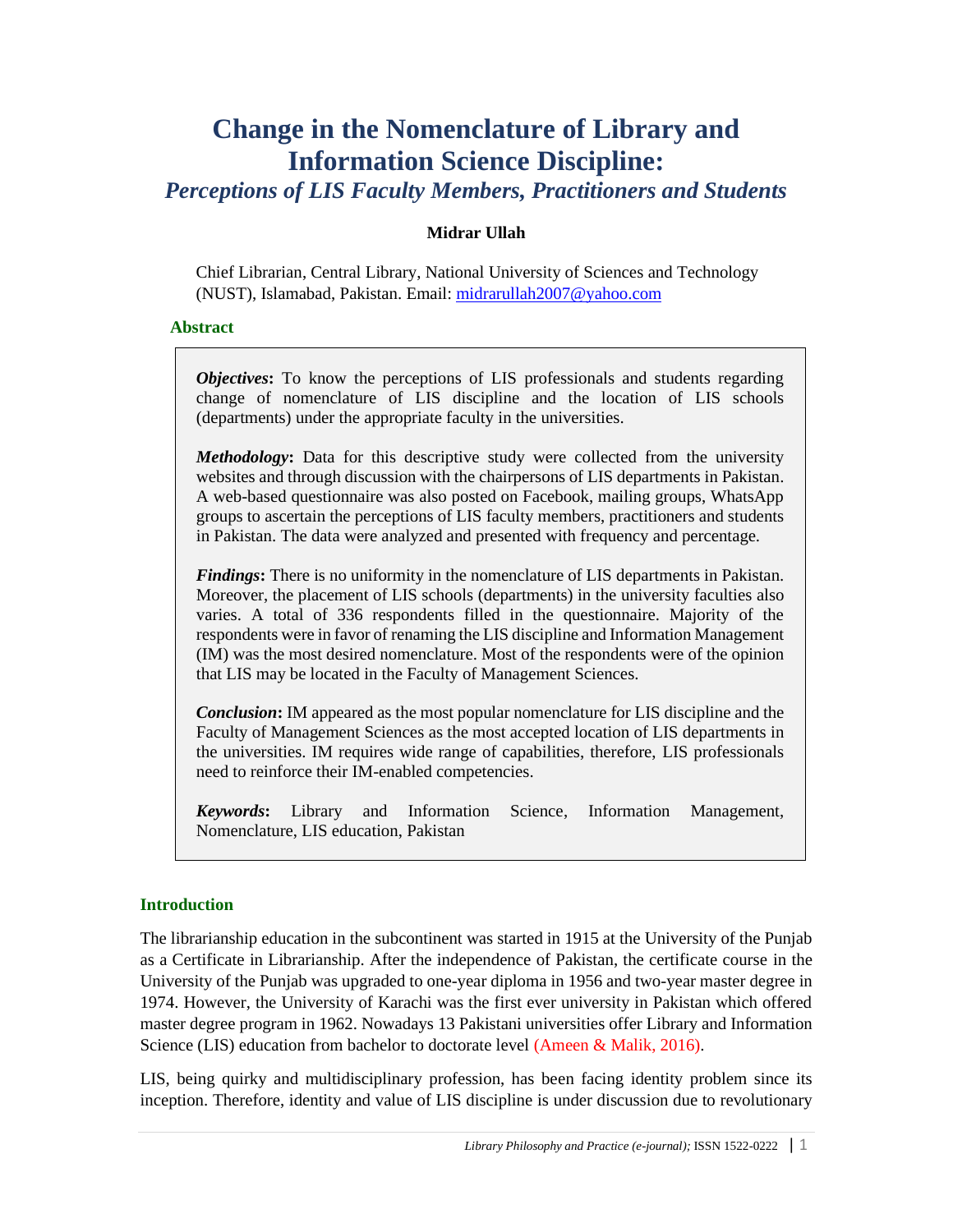developments in the Information and Communication Technologies (ICTs) all over the world. The LIS professionals have to manage nontraditional material such as digital and online information rather than dealing with merely books and periodicals. They have to take greater responsibility in the organization of information using computers and other cutting-edge technologies (Chu, 2001). The application of emerging technologies, rapidly evolving information landscape, transformation of library roles and evolving role of librarians paved the way for changes in the nomenclature of libraries, librarians and LIS schools around the world (Davis, 2004; Katuli-Munyoro & Mutuli (2018)). Consequently, LIS schools need to adopt their education objectives, system, and curriculum to the new information paradigm to connect LIS education to practice. Now the information can be accessed from almost everywhere, every time and in any format. Therefore, LIS professionals as purveyor of information would inevitably need to prove their worth not only to themselves but to the public as well.

The nomenclature of LIS discipline has gone through changes from librarianship to Library Science to Library and Information Science (Chu, 2001). Now two LIS schools (departments) in Pakistan at the University of the Punjab and the University of Sargodha has changed their nomenclature from LIS to the Information Management (IM) in 2014 and 2020 respectively. This development brought about a lot of criticism and controversies in the LIS community. It is therefore crucial to find out the perceptions of LIS professionals and students to create a consensus and uniformity in the nomenclature of LIS discipline and the location of LIS schools (departments) under the appropriate faculty in the universities.

#### **Objectives of the Study**

The objectives of this study are to answer the following research questions:

- 1. What are the existing nomenclatures of LIS departments (schools) in Pakistan?
- 2. Currently, under which faculty the LIS departments are placed in the universities?
- 3. What is the perceptions of LIS professionals and students regarding change of nomenclature of LIS discipline?
- 4. What are the perceptions of LIS professionals and students regarding appropriate faculty under which the LIS department be located in the universities?

## **Literature Review**

This section reviews the selected literature on the subject and to identify research gaps that provides rationale for the study.

Chu (2001) highlighted the prospects and effects of name change of LIS discipline in China. Chu noted that renaming LIS schools to IM was to deepen educational reform and broaden the professional field. Hjorland (2002) discoursed that an information specialist should be able to classify information, index it, and develop thesauri, retrieval system and a guide to literature in a specific field. OBE and Griffiths (2003) found no difference in the knowledge and skills required for librarians and knowledge managers as both acquire, organize and disseminate knowledge. However, the LIS professionals have to improve their ICT and management skills to compete with their counter parts. Davis (2004) conducted a survey of corporate libraries and concluded that the utilization rates of information resources amongst organizations with non-library names were higher than those with names employing the term "library". Ferguson, Sarrafzadeh, and Hazeri (2007) revealed that lack of management and leadership skills, lack of business and content knowledge, lack of visibility in the corporate sector, and image and name problems are the major barriers which hampered LIS professionals in contribution to organizational knowledge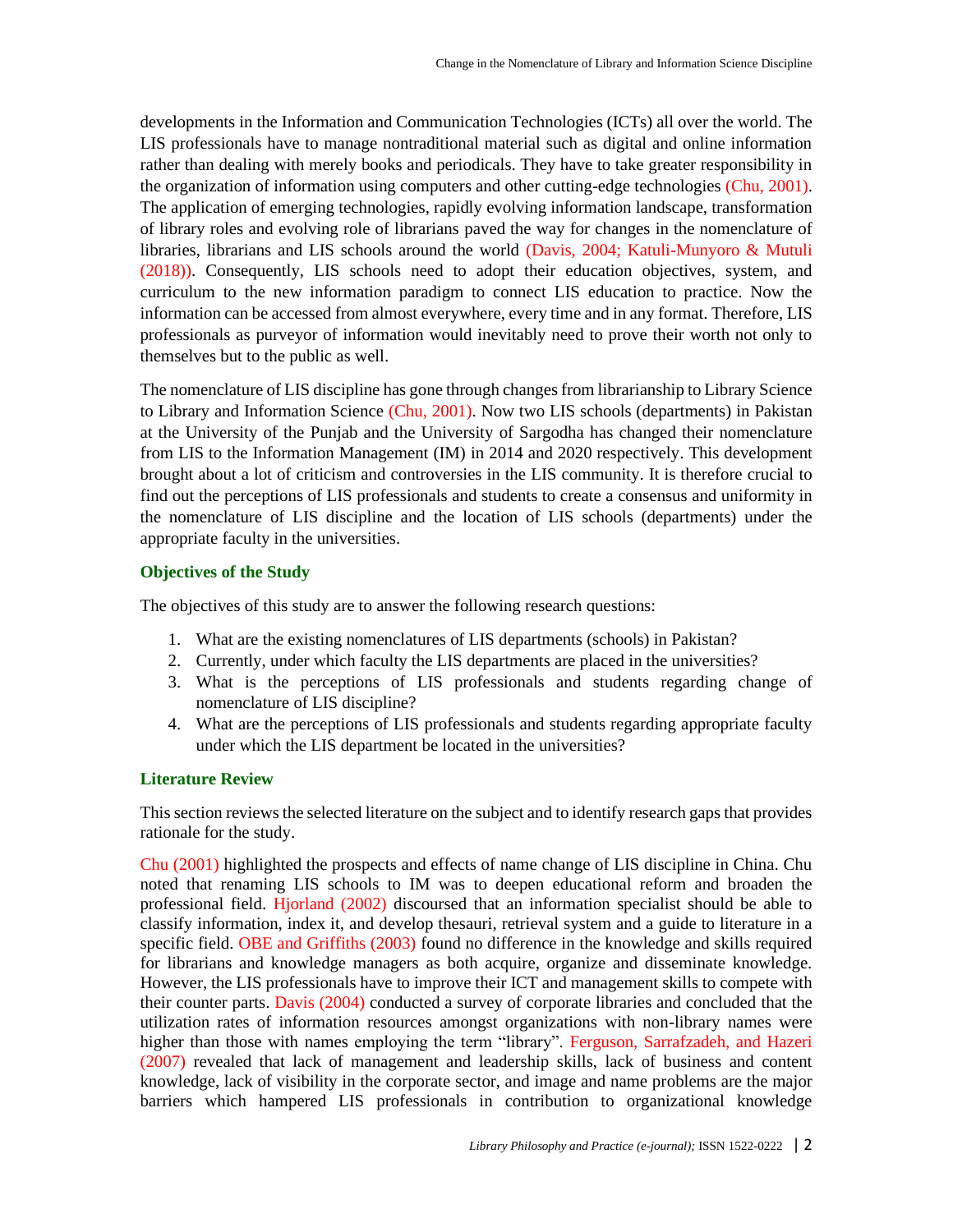management. Dadzie (2008) documented that renaming the Department of Library and Archival Studies to Information Studies in Ghana increased the enrolment of the students.

Anwar (2009) opined that the term "information manager" appropriately convey the competencies required to perform LIS related jobs. Anwar also proposed that the name of the degree i.e., Master of Library and Information Science should be renamed as Master of Information Management and that the LIS department be renamed as Department of Information Management. Paul (2013) emphasized the need for developing programmes in Geo Information Management and related disciplines in the developing countries. Okeke, Oghenetega and Erimieleagbon (2014) found that library schools in Nigeria operated with different nomenclature and were also located under different faculties in the universities. They recommended that internationally well know nomenclature i.e., Library and Information Science (LIS) may be adopted and the LIS schools may be located in the Social Sciences faculty. Anwar (2016) opined that there has been a noticeable shift from LIS to Information Management from 1980s. However, to make this shift effective and productive the information professionals have to explore new career opportunities beyond the libraries, make drastic changes in the LIS curricula, develop the faculty to teach the innovative curricula and create a link with other related disciplines. Weech (2015) found that few Information Schools (ischools) in the USA and Canada offered master degree in Information Management, an interdisciplinary programmme covering information science, information technology and management, in addition to LIS degree. Singh (2015) opined that all LIS schools in India were not prepared to rename LIS to Information Management, however, they were eager to change the nomenclature for face lifting only. All LIS schools have to redefine their educational objectives and curriculum system to prepare LIS professionals to serve in information industries. They have to include information technology oriented courses in their curriculum.

Nnadozie, Igwe and Nwosu (2016) highlighted various factor such as infusion of Information and Communication Technologies (ICTs), changing needs of current job market and creation of new employment opportunities in business, industries and government sectors and suggested change in the nomenclature of LIS to Information and Knowledge Management (IKM) in Nigeria. Paul, Bhuimali and Ghose (2016) highlighted various similarities and differences in Information Science (IS) and Information Management (IM) disciplines, and career opportunities available in India in these two disciplines. They found that both the disciplines were interdisciplinary originated from Information Studies, Library Science, Documentation Science, Information Technology, Information System, Engineering and other related subjects. Moreover, both fields deal with identification, processing, management and dissemination of information. However, IS was mostly affiliated with LIS, documentation, computing and technology. While IM was mainly backed by business and commerce studies. They also opined that IS was the most popular field and had more job opportunities than IM. Chukwu, et al (2018) conducted a survey of LIS professionals in IMO state of Nigeria to ascertain the desired nomenclature for librarians in this digital age. They found that LIS professionals wanted a change in nomenclature and preferred information manager, information scientist or information professional nomenclature for librarians. Katuli-Munyoro and Mutuli (2018) comprehended that LIS education and training system in Zimbabwe required robust strategies to adjust the current environment and their needs.

The literature on the change of nomenclature of LIS discipline and location of LIS schools under the appropriate faculty is limited. Therefore, it was important to know the perception of LIS professionals and students regarding change of LIS discipline nomenclature and placement of LIS schools in the most relevant faculty. This study was aimed to do that.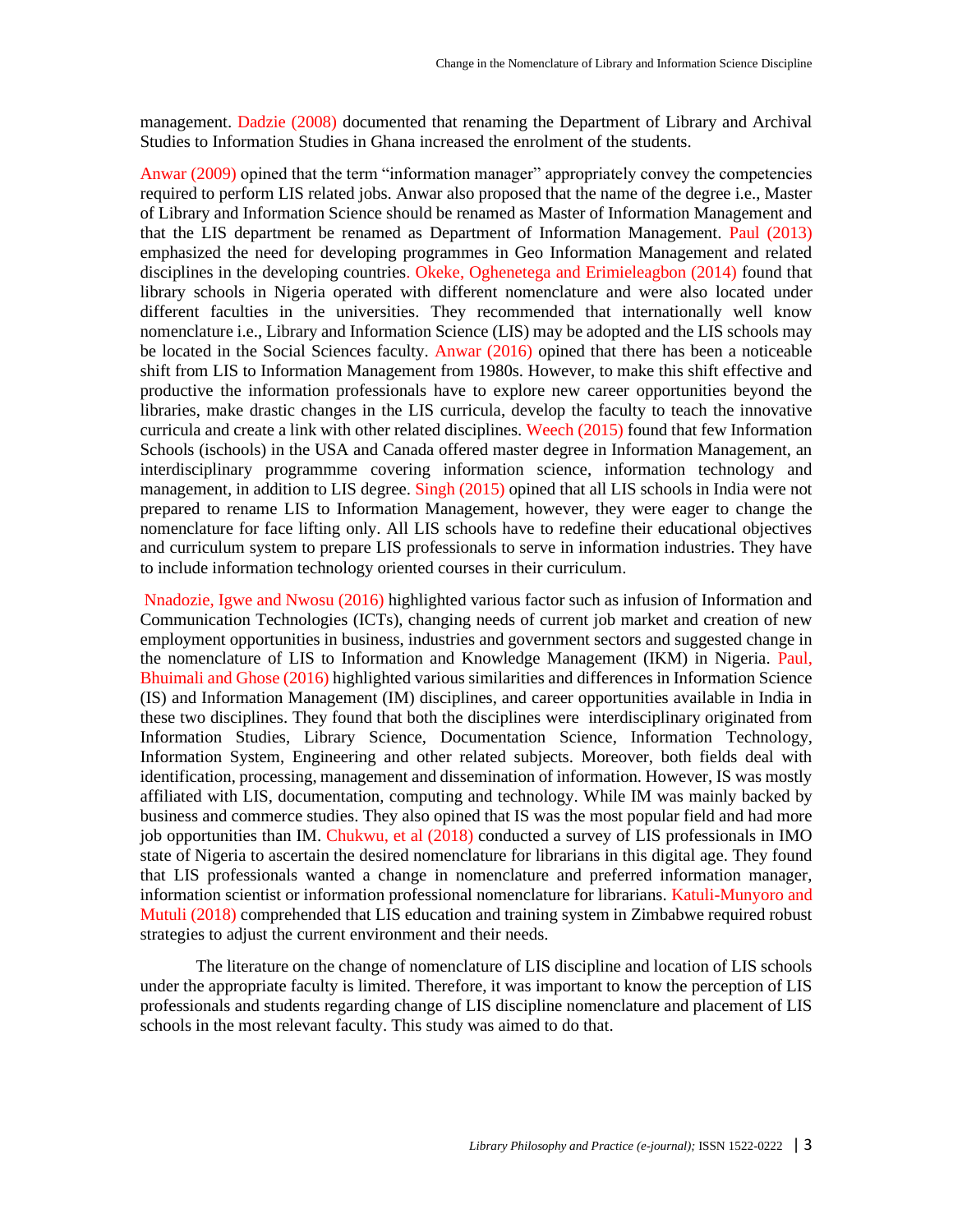#### **Methodology**

The data for this descriptive study were collected from the university websites and through discussion with the chairpersons of the LIS schools. A web-based questionnaire using google form was also developed and refined after expert review and pilot testing. The web survey, along with covering letter, was posted repeatedly on the Facebook, mailing groups and WhatsApp groups, during the month of November and December, 2020, to ascertain the perceptions of the LIS faculty members, practitioners and students in Pakistan using convenience sampling method. The questionnaire consisted of two sections. In first section, three questions asked the participants to give their opinion about change of nomenclature of LIS discipline, suggest new nomenclature for LIS discipline and appropriate faculty in which LIS discipline may be placed. The second section was to collect the demographic information of the participants. The data were analyzed and presented with frequency and percentage.

#### **Limitations of the Study**

The study used convenience sampling method and response rate of this study was also low, therefore, the results cannot be generalized to the population of the study.

#### **Results**

#### **Current scenario of LIS schools in Pakistan**

Current scenario of LIS schools in Pakistan regarding their nomenclature, placement under the faculty and programs offered is presented in Table 1. The information for this segment of the study was collected from university/LIS school websites and discussions with the heads of LIS schools (departments).

| <b>S. No.</b>  | <b>Nomenclature</b>                 | <b>University</b>                                         | <b>Faculty</b>                           | <b>Programs Offered</b>             |
|----------------|-------------------------------------|-----------------------------------------------------------|------------------------------------------|-------------------------------------|
|                | Library and Information<br>Sciences | Allama Iqbal<br>Open University,<br>Islamabad             | <b>Social Sciences</b>                   | BLIS, MLIS, BS,<br>M. Phil., Ph. D. |
| $\overline{2}$ | <b>Information Management</b>       | University of the<br>Punjab, Lahore                       | Economics and<br>Management<br>Sciences  | Master of IM, M.<br>Phil., Ph. D.   |
| 3              | Library and Information<br>Science  | The Islamia<br>University of<br>Bahawalpur,<br>Bahawalpur | <b>Social Sciences</b>                   | MLIS, BS, M.<br>Phil., Ph. D.       |
| $\overline{4}$ | <b>Information Management</b>       | University of<br>Sargodha,<br>Sargodha                    | Art and<br>Humanities                    | M. A (IM), BS, M.<br>Phil., Ph. D.  |
| 5 <sup>1</sup> | Library and Information<br>Science  | Minhaj<br>University,<br>Lahore                           | <b>Social Sciences</b><br>and Humanities | MLIS, BS, M.<br>Phil., Ph. D.       |

#### **Table 1: Current scenario of LIS schools in Pakistan**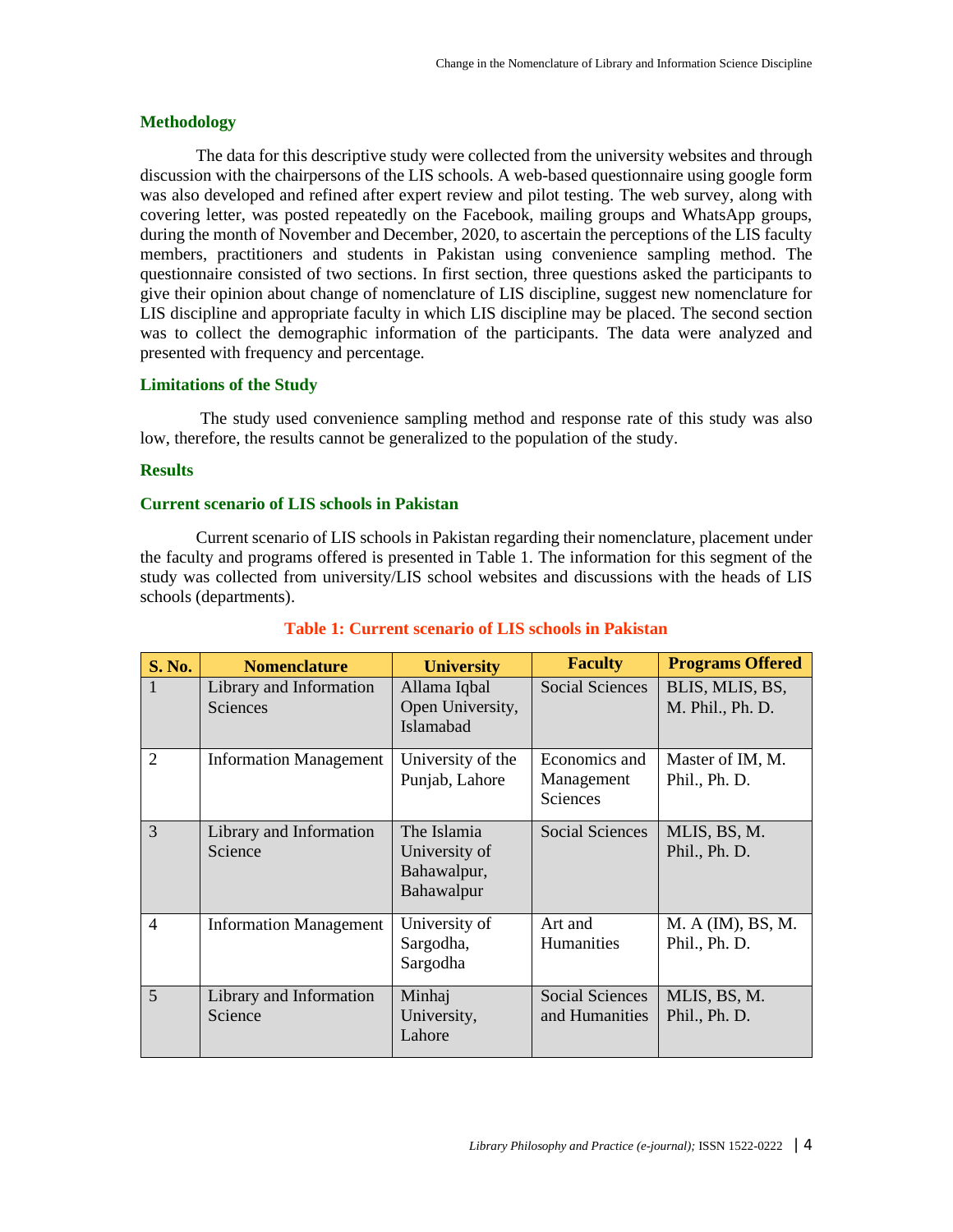| 6              | Library and Information<br>Management                            | Superior<br>University,<br>Lahore                                                | Social<br>Sciences, Arts<br>and Humanities   | M. Phil.                          |
|----------------|------------------------------------------------------------------|----------------------------------------------------------------------------------|----------------------------------------------|-----------------------------------|
| $\overline{7}$ | Library and Information<br><b>Sciences</b>                       | University of<br>Okara, Okara                                                    | Management<br>and Social<br>Sciences         | <b>BS</b>                         |
| 8              | Library and Information<br>Science                               | University of<br>Peshawar,<br>Peshawar                                           | Management<br>and<br>Information<br>Sciences | MLIS, M. Phil.                    |
| 9              | Library and Information<br>Science                               | Khushal Khan<br>University, Karak                                                | <b>Social Sciences</b>                       | BS, M. Phil.                      |
| 10             | Library and Information<br><b>Sciences</b>                       | Sarhad<br>University of<br>Science and<br>Information<br>Technology,<br>Peshawar | <b>Social Sciences</b>                       | Associate Degree,<br>BS, MLIS, MS |
| 11             | Library and Information<br>Science                               | University of<br>Karachi, Karachi                                                | Arts and Social<br>Sciences                  | MLIS, BS, MS, Ph.<br>D.           |
| 12             | Library and Information<br>Science and Archive<br><b>Studies</b> | University of<br>Sindh, Jamshoro                                                 | <b>Social Sciences</b>                       | MLIS, BS, M. Phil,<br>Ph. D.      |
| 13             | Library and Information<br>Science                               | University of<br>Baluchistan,<br>Quetta                                          | Management<br>Sciences                       | MLIS, M. Phil.                    |

Table 1 shows that apart from nomenclature, the positioning of LIS departments within the university organogram varies. Nine LIS schools use the "Library and Information Science(s) (LIS)" nomenclature, two LIS schools use the "Information Management", one LIS school uses the "Library and Information Management" nomenclature and another one has adopted the "Library and Information Science and Archival Studies" nomenclature. As far as their placement is concerned, seven schools are located in Faculty of Social Science, three in Faculty of Management Sciences and one invariably located in Faculty of Arts and Sciences.

#### **Demographic information of respondents**

Section II of the questionnaire was designed to collect the demographic information of the respondents for this study. A total of 336 respondents filled in the web-based questionnaire. The demographic information of respondents is presented in Table 2.

## **Table 2: Demographic information of respondents (N=336)**

| <b>Demographics</b> | <b>Frequency Percentage</b> |
|---------------------|-----------------------------|
| Gender              |                             |
| Male                |                             |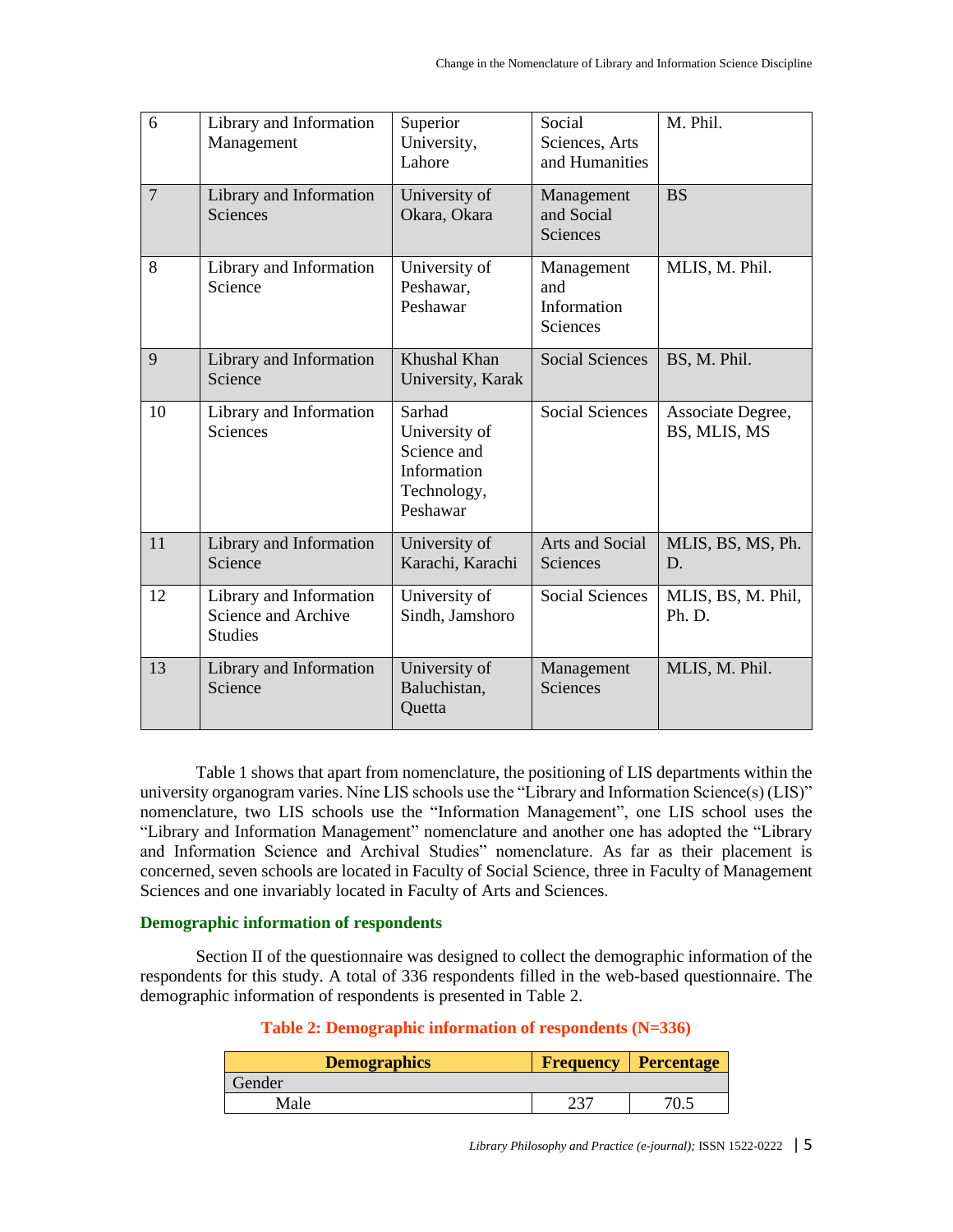| Female                                                     | 99              | 29.5             |  |
|------------------------------------------------------------|-----------------|------------------|--|
| Role                                                       |                 |                  |  |
| <b>LIS Faculty Members</b>                                 | 35              | 10.5             |  |
| LIS Practitioners (Librarians)                             | 107             | 31.8             |  |
| <b>LIS Student</b>                                         | 194             | 57.7             |  |
| Highest level of LIS education attained or enrolled in     |                 |                  |  |
| <b>BS</b>                                                  | 46              | 13.7             |  |
| <b>MLIS</b>                                                | 139             | 41.4             |  |
| M.Phil.                                                    | 106             | 31.5             |  |
| Ph.D.                                                      | 45              | 13.4             |  |
| Age Group                                                  |                 |                  |  |
| Up to 20 Years                                             | 40              | 11.9             |  |
| 21 to 30 Years                                             | 79              | 23.5             |  |
| 31 to 40 Years                                             | 101             | 30.1             |  |
| 41 to 50 Years                                             | 79              | 23.5             |  |
| More Than 50 Years                                         | 37              | 11               |  |
| Professional Experience (for LIS Professionals Only) n=280 |                 |                  |  |
| Up to 5 Years                                              | 76              | 27.1             |  |
| 6 to 10 Years                                              | 47              | 16.9             |  |
| 11 to 15 Years                                             | 55              | 19.6             |  |
| 16 to 20 Years                                             | 39              | 13.9             |  |
| 21 to 25 Years3                                            | 33              | 11.8             |  |
| More than 25 Years                                         | 30              | 10.7             |  |
| Status of Institution/University Serving or Enrolled in    |                 |                  |  |
| <b>Public Sector</b>                                       | 269             | 80.1             |  |
| Private Sector                                             | 67              | 19.9             |  |
| Province / Territory                                       |                 |                  |  |
| <b>Islamabad Capital Territory</b>                         | 62              | 18.5             |  |
| Punjab                                                     | 140             | 41.7             |  |
| Sindh                                                      | 32              | 9.5              |  |
| Khyber Pakhtunkhwa                                         | 86              | 25.6             |  |
| Baluchistan                                                | $\sqrt{2}$      | 0.6              |  |
| Gilgit Baltistan                                           | $\mathbf{1}$    | 0.3              |  |
| Azad Jammu and Kashmir                                     | $\overline{2}$  | 0.6              |  |
| Overseas                                                   | $\overline{11}$ | $\overline{3.2}$ |  |

Table 2 shows that majority of the respondents were male and LIS students. Most of the respondents had MLIS/M. Phil degrees in LIS or were enrolled in MLIS or M. Phil. Program. The respondents belonged to various age and experience groups. Most of the respondents were serving or enrolled in public sector organizations. The respondents belonged to different provinces/territories in Pakistan. However, the respondents from Baluchistan, Gilgit Baltistan and Azad Jammu and Kashmir were very few being remote regions in Pakistan.

## **Perception regarding nomenclature change for LIS discipline**

In first question (Section I) of the questionnaire, the respondents were asked to give their opinion regarding change of the nomenclature of LIS discipline. They were provided with following two options: a. Nomenclature of the LIS discipline may be changed; b. the same nomenclature i.e., Library and Information Science(s) may be retained. This question received 336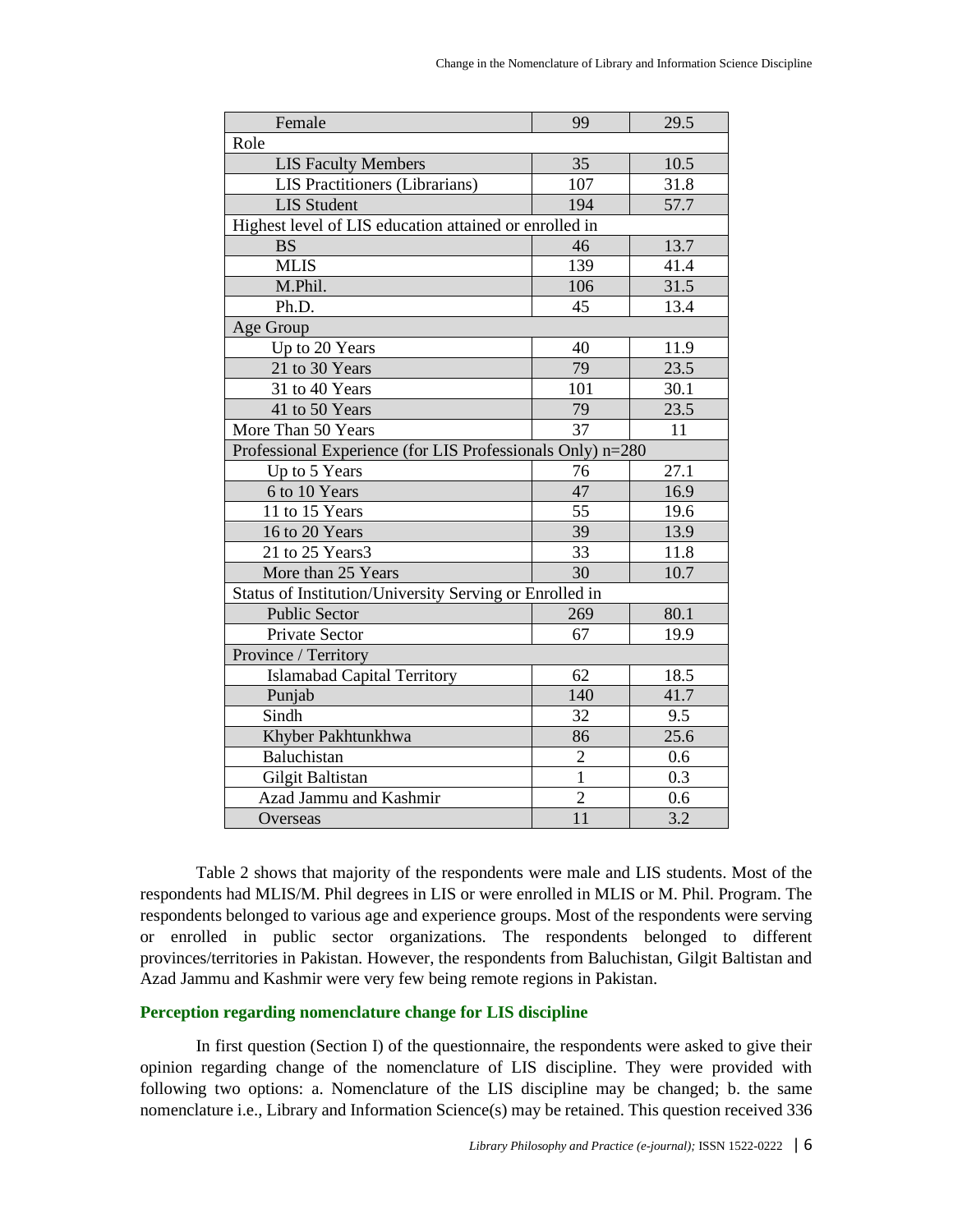responses. Majority of respondents (269, 80%) were in favor of changing the name of LIS discipline. However, 69 (20%) respondents desired to retain the same name such as Library and Information Science(s) (Figure 1).



**Figure 1: Perception regarding change of nomenclature (n=336)**

The respondents who were in favor of change of nomenclature were also asked to suggest new name for LIS discipline. The results are given in table 3 below.

| <b>Rank</b>    | <b>Nomenclature Suggested</b>                      | <b>Frequency</b> | <b>Percentage</b> |
|----------------|----------------------------------------------------|------------------|-------------------|
| $\mathbf{1}$   | <b>Information Management</b>                      | 89               | 33.1              |
| $\overline{2}$ | Information and Knowledge Management               | 57               | 21.2              |
| $\overline{3}$ | <b>Information Resources Management</b>            | 32               | 11.9              |
| $\overline{4}$ | Library, Information and Archival<br>Management    | 29               | 10.8              |
| $\overline{5}$ | Library, Information and Documentation<br>Sciences | 25               | 9.3               |
| 6              | <b>Information Science</b>                         | 22               | 8.2               |
| $\overline{7}$ | <b>Information Studies</b>                         | 5                | 1.9               |
| 8              | Library and Information Management                 | $\overline{4}$   | 1.5               |
| 9              | <b>Library and Information Studies</b>             | $\overline{3}$   | 1.1               |
| 10             | <b>Information Management Sciences</b>             | 1                | 0.4               |
| 11             | Library and Information Science<br>Management      | 1                | 0.4               |
| 12             | Library and Knowledge Science                      | 1                | 0.4               |

## **Table 3: New nomenclature suggested for LIS discipline (n=269)**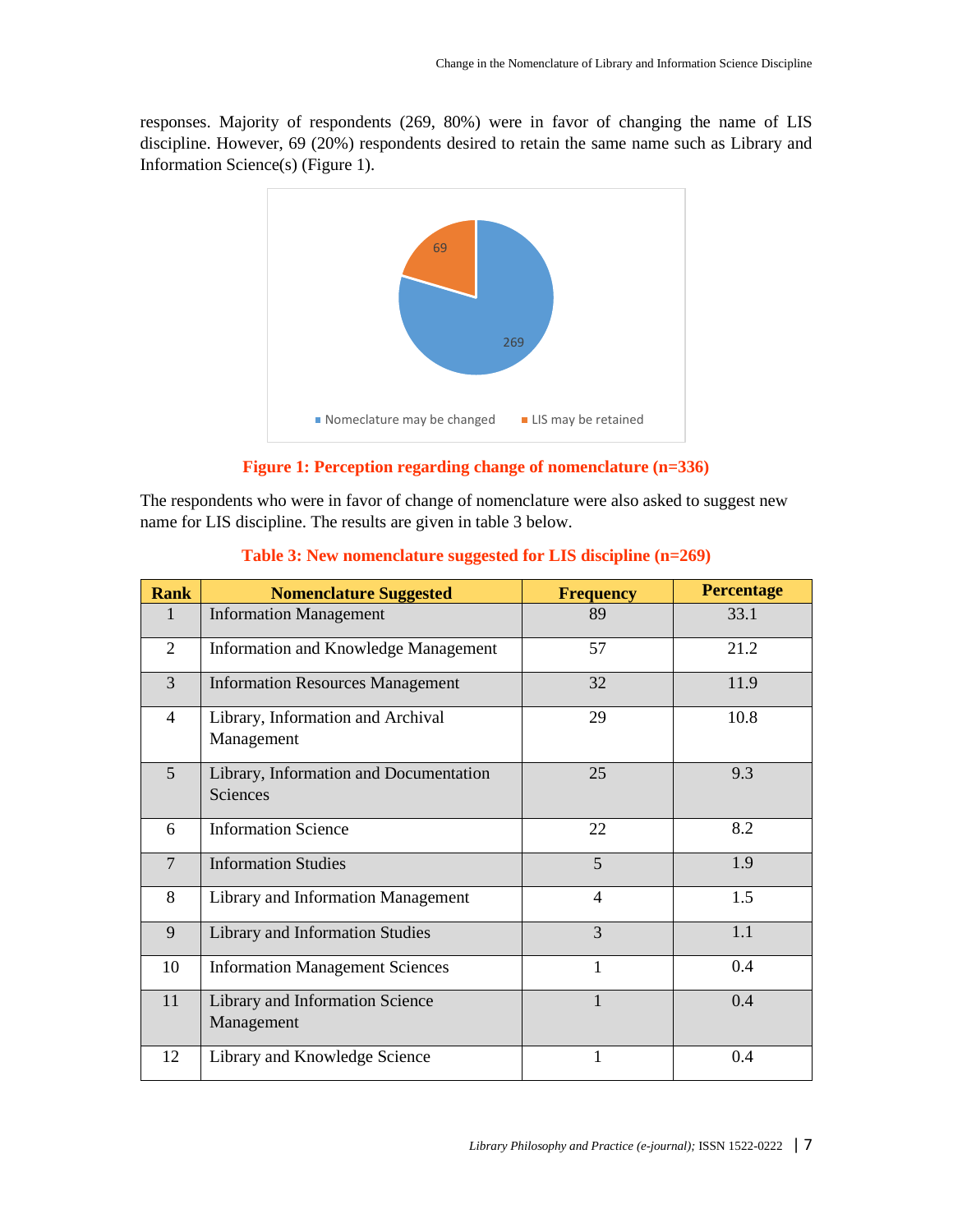Table 3 shows that the respondents suggested 12 nomenclatures for LIS discipline. The most desired nomenclature was "Information Management" as 89 (33.1%) respondents favored this option and was ranked first. The nomenclature "Information and Knowledge Management", "Information Resource Management" and Library, Information and Archival Management" were ranked second, third and fourth respectively. Moreover, less than 10% of the respondents suggested the other eight nomenclatures as given in Table 3.

#### **Placement of LIS department under faculty**

In third question of the questionnaire, the respondents were asked to suggest the appropriate faculty under which the LIS schools/departments be placed. Respondents were presented with five options along with "any other please specify" option at the end. The results rre presented in Table 4.

| <b>Rank</b>    | <b>Faculty</b>                                      | <b>Frequency</b> | <b>Percentage</b> |
|----------------|-----------------------------------------------------|------------------|-------------------|
|                | <b>Management Sciences</b>                          | 175              | 52.1              |
| $\overline{2}$ | <b>Social Sciences</b>                              | 96               | 28.6              |
| 3              | <b>Information Technology / Computer</b><br>Science | 44               | 13.1              |
| 4              | Art and Humanities                                  | 13               | 3.9               |
| 5              | Sciences                                            | 6                | 1.8               |
| 6              | Separate faculty may be created for LIS             | $\overline{2}$   | $0.6^{\circ}$     |

**Table 4: Placement of LIS department under faculty (n=336)**

Table 4 shows that the most desired faculty was Management Sciences as 175 (52.1%) respondents favored this option and was ranked first. However, Social Sciences and Information Technology/Computer Science were ranked second and third respectively. Moreover, less than 4% respondents opted for "Art and Humanities" and "Sciences.". Two respondents were of the opinion that the LIS discipline should not be placed under above mentioned faculties and a separate faculty might be created for LIS.

#### **Discussion**

The changing information environment and introduction of Information and Communication Technologies (ICTs) in the LIS profession demands drastic changes in the nomenclature, syllabi and practices of LIS discipline (Hjorland, 2002; OBE & Griffiths, 2003). Moreover, the term "information" is more prevalent than "library" in the professional literature. Therefore, LIS professionals need to re-examine their premise and reposition towards current trends and perspective (Chu. 2001). However, two LIS schools in Pakistan have had to change their name from Department of Library and Information Science (DLIS) to Department of Information Management (DOIM) that have broader scope and wider job market. Other LIS schools in Pakistan are still reluctant to the change of nomenclature from LIS to IM. Our study shows that majority of respondents are in favor of change of nomenclature for LIS discipline and the term of Information Management was ranked as first. Our results support the views of Anwar (2009) who was in favor to adopt the same term for LIS discipline. He argued that LIS professionals manage information by performing following functions: identifying, evaluation, selecting, acquiring, organizing, and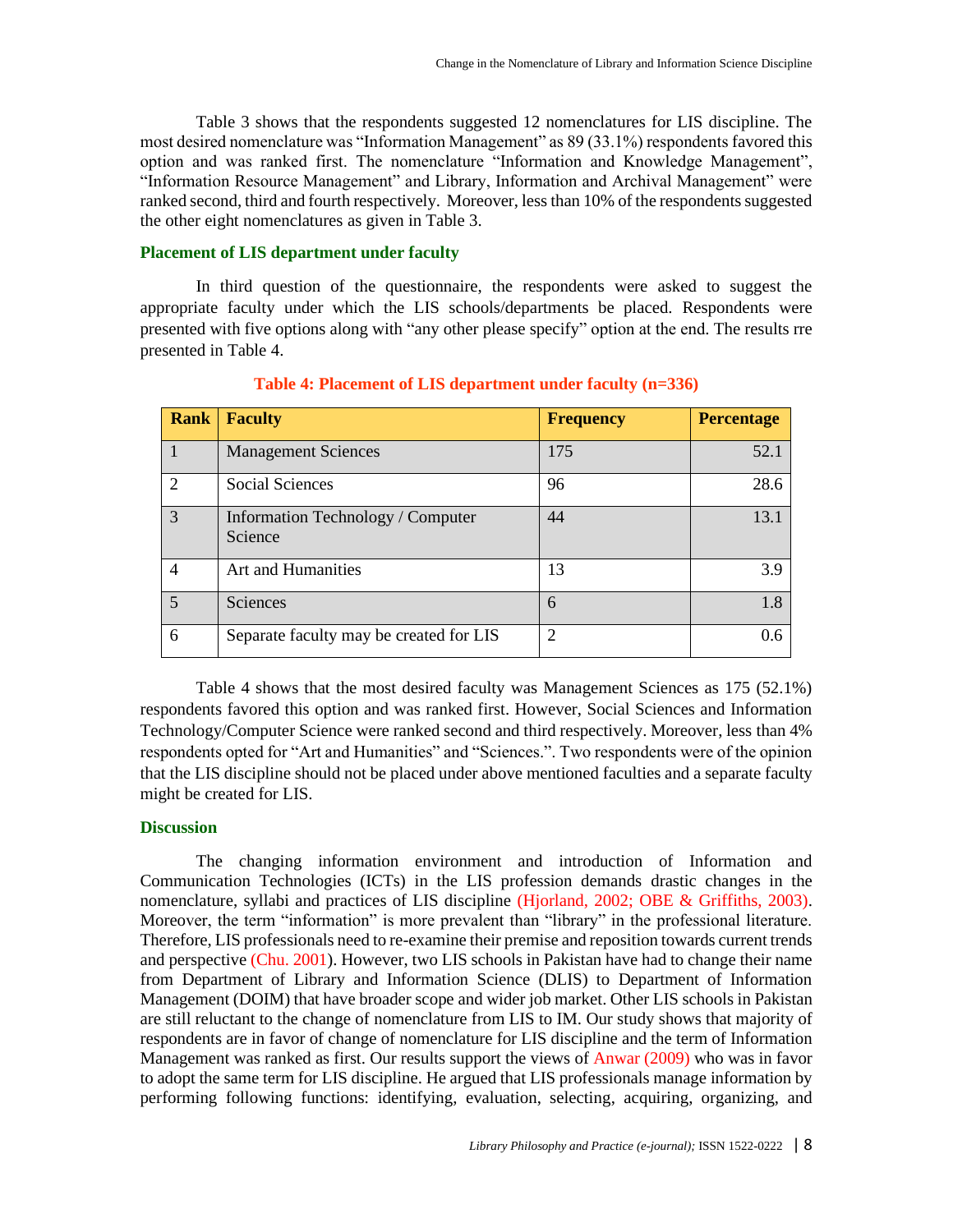disseminating information and delivering information literacy instruction. Therefore, LIS professionals are actually information managers and belongs to the discipline of Information Management. Moreover, the term Information Management is free from space and time.

The adoption of Information Management nomenclature will create more employment opportunities in the government and private sector organizations along with traditional "library market" (Davis, 2004; Nnadozie, Igwe & Nwosu, 2016). However, it will require commensurate changes in the existing LIS curricula to meet the needs of expanded job market. The professional development of existing faculty in the LIS schools is another critical aspect of the shift to IM. Therefore, the capacity and capability of faculty members need to be improved to incorporate and teach IM related subjects to the students (Anwar, 2016). The term "Information Management" portrays progressive, ideological and conceptual image of the profession and also broadens the scope of the disciple as information is everywhere (Chu. 2001). Moreover, we cannot tie the discipline to an institution or building. The change of nomenclature will convey a message that the profession is not limited to the librarianship only and will have positive psychological affect effect on students. LIS is a service oriented profession, therefore, the students need to be properly inculcated in service ethics to become good information managers. Additionally, renaming the LIS discipline may increase the enrolment of the students and improve the standing of the school in the academe (Dadzie, 2008).

The change of nomenclature of two LIS departments to "Information Management" particularly elimination of word "library" from the nomenclature faced criticism from many LIS professionals on social media, The antagonists were of the opinion that the vast majority of LIS professionals work in the libraries and eliminating the word "library" from nomenclature will confuse the identity of librarians with other Information Technology/Computer Science and Business Administration professionals. Moreover, merely change of nomenclature for face lifting without major changes in the syllabi will be worthless. Though, nomenclature change is the first step to the major reforms and the curriculum changes come slowly with the passage of time (Chu, 2001). Some LIS professionals were of the opinion that LIS schools should launch parallel programs both in LIS and IM. Nevertheless, LIS schools cannot ignore the critics' voice, therefore, the change of nomenclature requires national discourse between LIS schools, LIS associations and regulatory bodies.

Our results show that majority of respondents were in favor of locating the LIS school (department) under the Faculty of Management Sciences. However, the positioning of LIS departments within the university organogram also varies in Pakistan, the change of nomenclature to Information Management will also clarify its placement in the Faculty of Management Sciences. Twenty-nine percent of the respondents desired the placement of LIS departments in the Faculty of Social Sciences and was ranked second. Most of the databases and Higher Education Commission (HEC) in Pakistan also group LIS discipline with Social Sciences subjects. Okeke, Oghenetega and Erimieleagbon (2014) also recommended that LIS schools should be under Faculty of Social Sciences. Therefore, all stake holders need to initiate dialogue to reach logical consensus.

#### **Conclusion**

Provision of information is crucial for the development in every field of life. Therefore, the LIS schools have to learn to adapt to the changing information environment. They have to prepare students to serve as information managers to see them as an agent of change and not its victims. Information Management appeared as the most popular nomenclature for LIS discipline and the Faculty of Management Sciences as the most accepted location of LIS departments in the universities. However, IM requires wide range of capabilities, therefore, LIS professionals need to reinforce their IM-enabled competencies. Higher Education Commission (HEC) in Pakistan should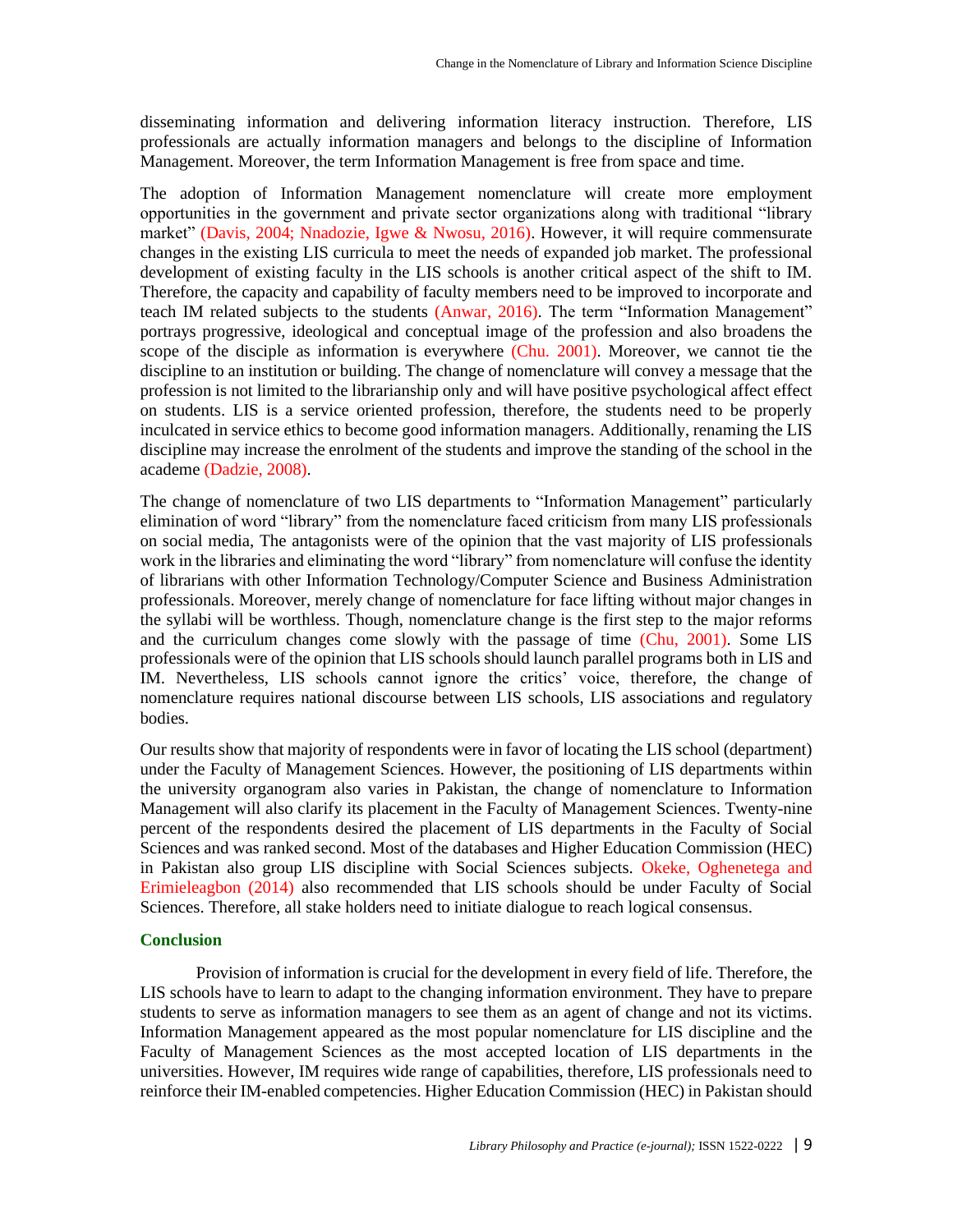sit up with all the stake holders to create uniformity in the nomenclature of LIS discipline, placement of LIS schools (departments) under the most relevant faculty in the universities, LIS/IM syllabi in Pakistan. Moreover, LIS professionals need to make responsible choices and implement branding strategy that both communicate the value and identity of the profession.

This study provides policy makers with an empirical evidence for transformation of LIS profession and education in Pakistan and other developing countries. Further studies needs to be done concerning the reasons why LIS professionals resist to accept making changes in the LIS nomenclature and syllabi to avail opportunities offered by the paradigm shift.

#### **References**

Ameen, K., & Malik, A. (2016). A snapshot of LIS education in Pakistan. In: I. V. Malhan, T. Kaur & N. Kaur (Eds.). *Transformation of LIS education, Libraries and Information Services for Knowledge Society* (pp. 517-524). New Delhi: ESS Publications.

Anwar, M. A. (2009). What's in name? *Information Outlook: The Magazine of the Special Libraries Association, 13*(5), 23-26.

Anwar, M. A. (2016). To information management and beyond. *Pakistan Journal of Information Management & Libraries, 17*: 30-38.

Chu, J. (2001). The renaming of library schools in China and the effects. *New Library World, 102*(1166/1167, 274-277.

Chukwu, S. A. J., Emezie, N., Nwaohiri, N. M., & Chima-James, N. (2018). The librarianship in the digital age: A preferred nomenclature, perceptions of academic librarians in IMO state Nigeria. *Library Philosophy & Practice (e-journal),* 1973.

Dadzie, P. (2008). The renaming of the library school in Ghana-Any lessons for administrators? *African Journal of Library, Archives and Information Science, 18*(1), 33-42.

Davis, A. H. (2004). *An analysis of the impact of nomenclature on corporate library utilization rates* (MS Thesis). School of Information and Library Science, University of North Carolina: Chapel Hill. https://ils.unc.edu/MSpapers/2982.pdf

Ferguson, S., Sarrafzadeh, M., & Hazeri, A. (2007). *Migrating LIS professionals into knowledge management roles: What are the major barriers?* Proceedings of the EDUCAUSE Australasia 2007-Advancing knowledge: Pushing boundaries, 1-20. Australia: Educause.

Hjorland, B. (2002). Domain analysis in information science: Eleven approaches – traditional as well as innovative. *Journal of Documentation, 58*(4), 422-462. DOI: 10.1108/00220410210431136. http://arpgweb.com/?ic=journal&journal=10&info=aims

Katuli-Munyoro, P., & Mutuli, S. M. (2018). Changing paradigms: Library and Information Science (LIS) education and training in Zimbabwe. *The Independent Journal of Teaching and Learning, 13*(2), 7-24.

Nnadozie, C. O., Igwe, K. N., & Nwosu, M. C. (2016). Nomenclature change for Library and Information Science (LIS) schools in Nigeria: Implications for interdisciplinary research and emerging opportunities in the 21<sup>st</sup> century. *International Journal of Library and Information Science, 6*(1), 23-36.